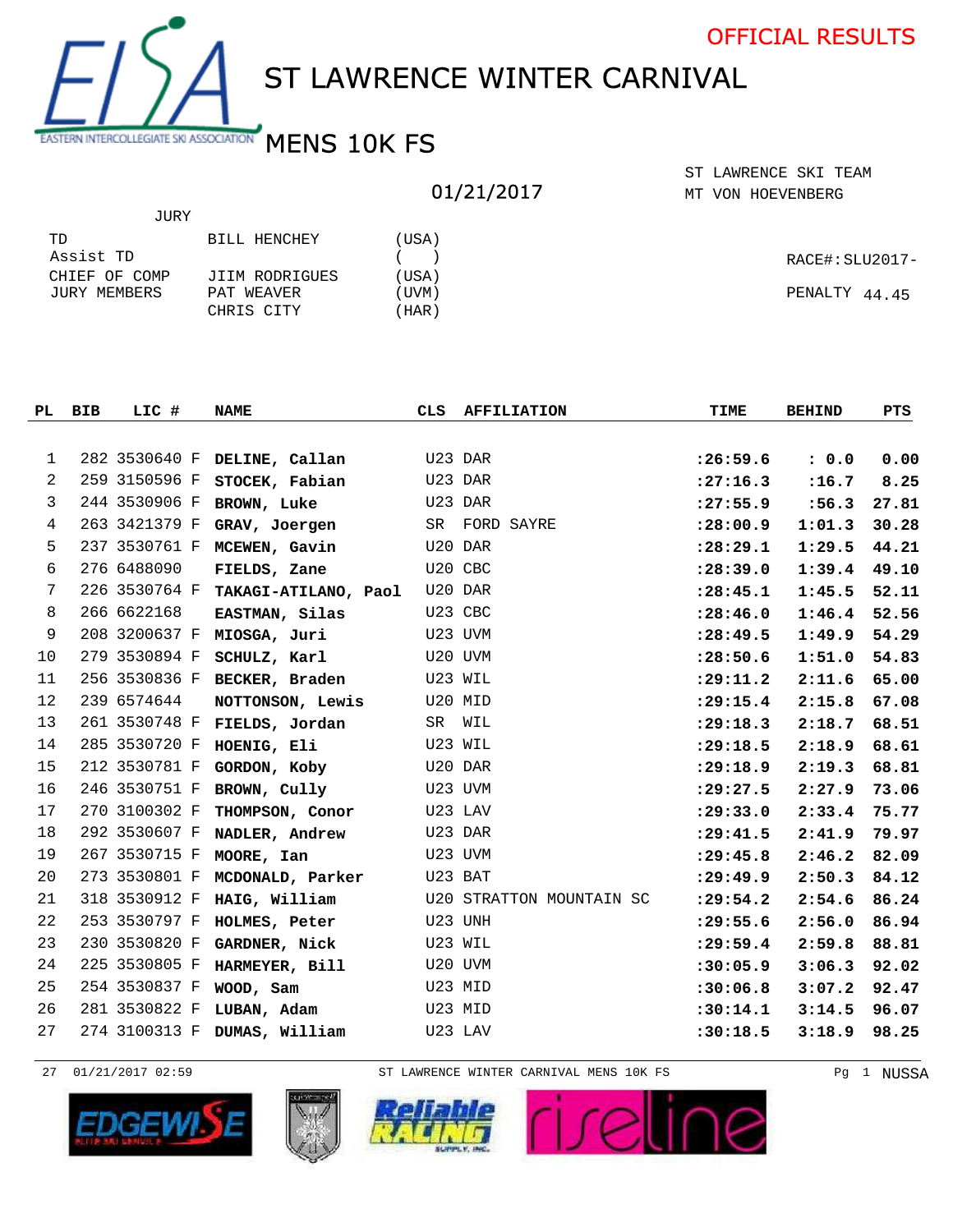|    | PL BIB | LIC #         | <b>NAME</b>                             | CLS     | <b>AFFILIATION</b>       | TIME                   | <b>BEHIND</b> | PTS            |
|----|--------|---------------|-----------------------------------------|---------|--------------------------|------------------------|---------------|----------------|
|    |        |               |                                         |         |                          |                        |               |                |
| 28 |        | 215 6315514   | MILLSLAGLE, Max                         |         | U23 BAT                  | :30:18.7               |               | $3:19.1$ 98.35 |
| 29 |        | 231 3530804 F | HARMEYER, Henry                         |         | U20 UVM                  | :30:19.9               | 3:20.3        | 98.94          |
| 30 |        |               | 271 3100427 F KIRKHAM, Aidan            |         | U20 CAR                  | :30:28.0               |               | 3:28.4 102.94  |
| 31 |        | 262 3530745 F | WEINMAN, Evan                           |         | U23 MID                  | :30:37.5               |               | 3:37.9 107.63  |
| 32 |        | 235 6350255   | LIPHART, Ian                            | U23 CBC |                          | :30:39.4               | 3:39.8 108.57 |                |
| 33 |        | 358 5860796   | ALLISON, Paul                           | M1      | PERU NORDIC              | :30:40.9               | 3:41.3 109.31 |                |
| 34 |        | 290 3530873 F | O'CONNELL, Finn                         |         | U20 UVM                  | :30:44.5               |               | 3:44.9 111.09  |
| 35 |        | 301 6408055   | GOLDBERG, Zach                          |         | U23 DAR                  | :30:46.4               |               | 3:46.8 112.03  |
| 36 |        | 206 6661173   | HALL, Carter                            | U23 CBC |                          | :30:48.1               |               | 3:48.5 112.87  |
| 37 |        | 317 3530842 F | BOSWELL, Russell                        |         | U18 STRATTON MOUNTAIN SC | :30:52.3               |               | 3:52.7 114.94  |
| 38 |        |               | 323 3530856 F WITKOWSKI, Adam           |         | U18 STRATTON MOUNTAIN SC | :30:54.3               | 3:54.7 115.93 |                |
| 39 |        | 265 6061857   | ADICOFF, Jake                           | U23 BOW |                          | :31:00.3               |               | 4:00.7 118.89  |
| 40 |        | 284 3100290 F | POMEROY, Carrington                     | SR      | CAR                      | :31:00.4               |               | 4:00.8 118.94  |
| 41 |        | 268 3530768 F | CHRISTIAN, Shane                        |         | U23 UNH                  | :31:00.6               | 4:01.0 119.04 |                |
| 42 |        | 202 3530725 F | SWOMLEY, Calvin                         |         | U23 SLU                  | :31:03.6               |               | 4:04.0 120.52  |
| 43 |        | 238 3530704 F | SMITH, Tyler                            | SR      | UNH                      | : 31: 12.4             | 4:12.8 124.87 |                |
| 44 |        | 303 6605345   | GOSTOUT, Christian                      | U20 BOW |                          | :31:12.5               | 4:12.9 124.92 |                |
| 45 |        | 213 6277400   | COSTLEY, Luke                           |         | U23 WIL                  | : 31: 13.4             |               | 4:13.8 125.36  |
| 46 |        | 242 6538087   | GROVES, Malcolm                         |         | U23 BOW                  | :31:13.5               |               | 4:13.9 125.41  |
| 47 |        | 319 3530955 F | MCGREW, Henry                           |         | U18 NYSEF                | :31:14.6               |               | 4:15.0 125.96  |
| 48 |        | 291 6658960   | WATSON, Orion                           |         | U20 BOW                  | :31:18.2               |               | 4:18.6 127.74  |
| 49 |        | 278 6628724   | SHAHEEN, Samuel                         |         | U23 BOW                  | :31:20.9               | 4:21.3 129.07 |                |
| 50 |        | 249 6466286   | HARRISON, Scott                         |         | U23 CBC                  | : 31: 23.1             |               | 4:23.5 130.16  |
| 51 |        | 252 3530862 F | HOUTSMA, Graham                         |         | U20 BAT                  | :31:24.5               |               | 4:24.9 130.85  |
| 52 |        | 207 6651256   | BARTLEY, Jason                          |         | U20 UMPI                 | : 31: 24.7             | 4:25.1 130.95 |                |
| 53 |        | 217 3530969 F | BODEWES, Will                           |         | U20 UNH                  | :31:24.8               |               | 4:25.2 131.00  |
| 54 |        | 223 6360317   | SCHRUPP, Jack                           |         | U23 WIL                  | :31:25.7               | 4:26.1 131.44 |                |
| 55 |        | 320 3530937 F | MUNNS, Conor                            |         | U18 STRATTON MOUNTAIN SC | : 31:31.3              | 4:31.7 134.21 |                |
| 56 |        | 232 3530907 F | GREEN, Connor                           |         | U23 HAR                  | : 31:32.4              |               | 4:32.8 134.75  |
| 57 |        | 289 6401380   | CARR, Evan                              |         | U20 WIL                  | :31:33.3 4:33.7 135.19 |               |                |
| 58 |        |               | 227 3530903 F O'BRIEN, Russell          | U20 BOW |                          | : 31:34.6              | 4:35.0 135.84 |                |
| 59 |        | 219 6384406   | VOLZ, Jacob                             | U23 MID |                          | :31:40.5               | 4:40.9 138.75 |                |
| 60 |        | 293 6535163   | SINKLER, Samuel                         | U23 CBC |                          | : 31: 41.2             | 4:41.6 139.10 |                |
| 61 |        | 221 6537050   | HRYNUK, Connor                          |         | U20 UMPI                 | :31:41.8               | 4:42.2 139.39 |                |
| 62 |        |               | 316 3530966 F GLUECK, Adam              |         | U18 FORD SAYRE           | :31:42.6               | 4:43.0 139.79 |                |
| 63 |        |               | 283 3530747 F HESS, Gavin               | U23 UNH |                          | :31:46.8               | 4:47.2 141.86 |                |
| 64 |        | 258 6285842   | MOREAU, Nathan U23 BAT                  |         |                          | :31:47.8               | 4:48.2 142.36 |                |
| 65 |        | 220 6464546   | EGGER, Andrew                           | U23 CBC |                          | :31:52.4               |               | 4:52.8 144.63  |
| 66 |        | 250 6646603   | RHATIGAN, William                       | U20 HAR |                          | : 31: 53.3             | 4:53.7 145.07 |                |
| 67 |        | 361 6206767   | TERKO, Adam                             |         | SR MANSFIELD NORDIC CLU  | : 31:59.6              |               | 5:00.0 148.18  |
| 68 |        |               | 233 3530838 F HAMILTON, Forrest U20 BAT |         |                          | :32:03.2               | 5:03.6 149.96 |                |
| 69 |        | 216 6595573   | RAMSAY, Dustin                          | U23 SLU |                          | :32:06.0               | 5:06.4 151.35 |                |
| 70 |        | 245 6404426   | CORK, Sean                              |         | U23 BOW                  | :32:08.7               |               | 5:09.1 152.68  |
|    |        |               |                                         |         |                          |                        |               |                |

70 01/21/2017 02:59 ST LAWRENCE WINTER CARNIVAL MENS 10K FS Pg 2 NUSSA







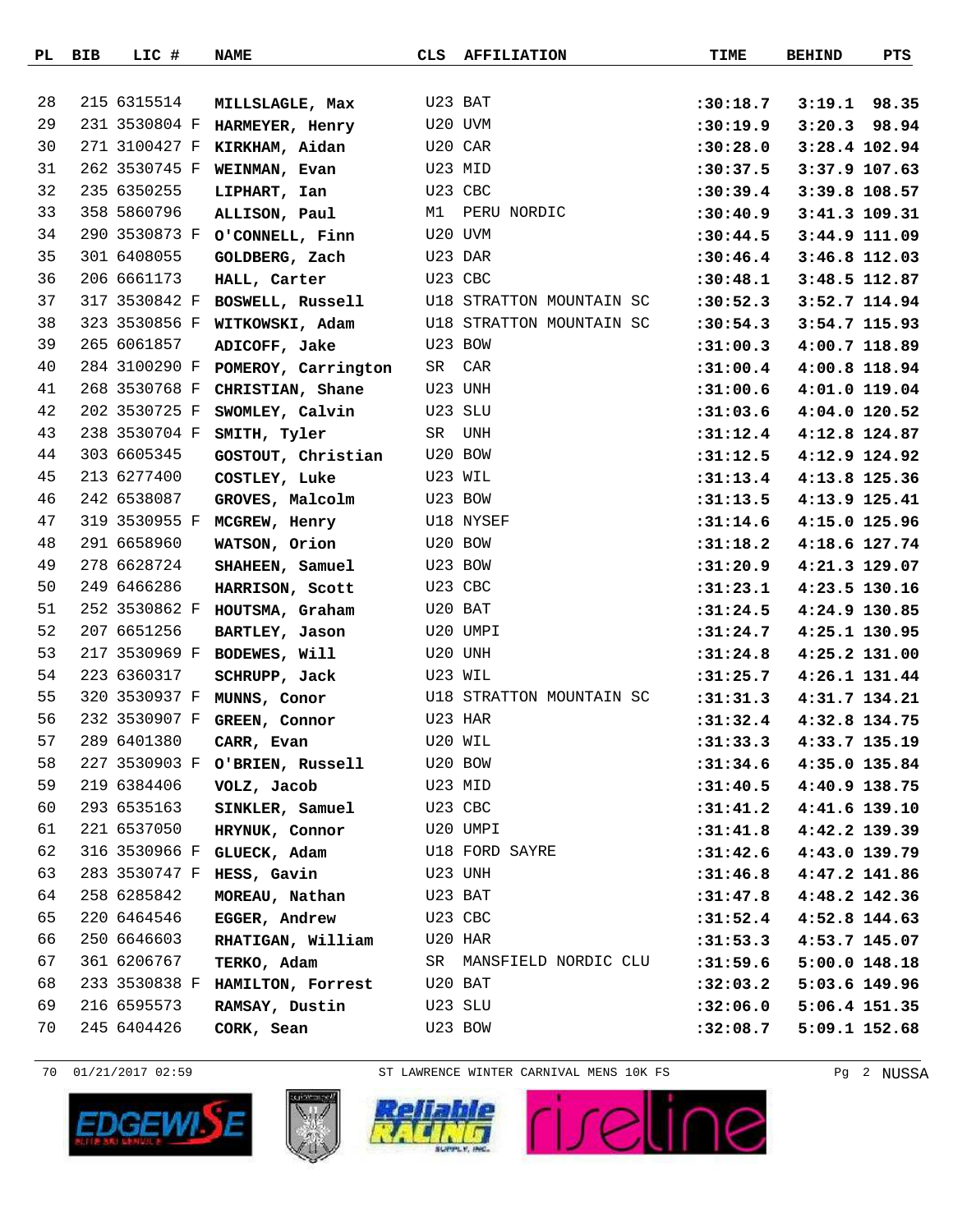| PL. | BIB | LIC #         | <b>NAME</b>                                   | CLS     | <b>AFFILIATION</b>       | <b>TIME</b>              | <b>BEHIND</b>   | PTS             |
|-----|-----|---------------|-----------------------------------------------|---------|--------------------------|--------------------------|-----------------|-----------------|
|     |     |               |                                               |         |                          |                          |                 |                 |
| 71  |     | 322 6405678   | BATES, Calvin                                 |         | U20 DUBLIN XC            | :32:14.3                 | 5:14.7 155.45   |                 |
| 72  |     | 280 6648302   | MEYER, Ian                                    |         | U23 HAR                  | :32:17.9                 |                 | 5:18.3 157.22   |
| 73  |     | 304 3530918 F | FOREST, Gabriel                               | U23 CBC |                          | :32:19.7                 |                 | 5:20.1 158.11   |
| 74  |     | 211 3530899 F | LUKENS, Leo                                   | U20 BAT |                          | :32:21.5                 | 5:21.9 159.00   |                 |
| 75  |     | 300 3530762 F | SYBEN, Dylan                                  | U20 WIL |                          | :32:24.2                 | 5:24.6 160.34   |                 |
| 76  |     | 321 3530952 F | SCHULZ, Scott                                 |         | U18 NYSEF                | :32:25.7                 |                 | 5:26.1 161.08   |
| 77  |     | 209 3530800 F | SHANNON, Casey                                |         | U23 UNH                  | :32:26.4                 |                 | 5:26.8 161.42   |
| 78  |     | 224 6767804   | WARD, Colin                                   |         | U20 CAR                  | :32:31.7                 | 5:32.1 164.04   |                 |
| 79  |     | 255 6682876   | WELLER, Chris                                 |         | U23 CAR                  | :32:31.9                 | 5:32.3 164.14   |                 |
| 80  |     | 288 3530893 F | HARTMAN, Bryce                                | U20 UNH |                          | :32:32.4                 |                 | 5:32.8 164.39   |
| 81  |     | 240 3100359 F | HOWARD, Brendon                               | U23 CAR |                          | :32:33.3                 |                 | 5:33.7 164.83   |
| 82  |     | 364 6366500   | HOLLENBACH, Jake                              |         | M2 VTXC - TRAPP FAMILY   | :32:35.2                 |                 | 5:35.6 165.77   |
| 83  |     | 305 6665389   | DEANGELIS, Luca                               | U20 BOW |                          | :32:41.3                 |                 | 5:41.7 168.78   |
| 84  |     | 327 6675504   | MANZELLA, Nino                                |         | U18 HURT NORDIC          | :32:44.9                 |                 | 5:45.3 170.56   |
| 85  |     | 299 6376634   | ZABELL, Sam                                   | U20 MID |                          | :32:45.8                 | 5:46.2 171.01   |                 |
| 86  |     | 203 6650372   | CULNANE, Ian                                  |         | U20 BOW                  | :32:46.0                 | 5:46.4 171.10   |                 |
| 87  |     | 331 6673928   | BEYERBACH, Brian                              |         | U18 HURT NORDIC          | :32:48.6                 |                 | 5:49.0 172.39   |
| 88  |     | 201 6484315   | POLITO, Max                                   | U20 MID |                          | : 33:00.2                | 6:00.6 178.12   |                 |
| 89  |     | 332 6645958   | BASSETTE, Matthew                             |         | U18 WOODSTOCK NORDIC     | : 33:00.8                |                 | $6:01.2$ 178.41 |
| 90  |     | 286 6639653   | MAHONEY, Gabriel                              | U23 MID |                          | : 33:00.9                |                 | 6:01.3 178.46   |
| 91  |     | 295 6418191   | ROSKO, Wade                                   | U23 BAT |                          | :33:02.0                 | 6:02.4 179.01   |                 |
| 92  |     | 306 6623869   | HALL, Jackson                                 |         | U23 CBC                  | : 33:03.4                | 6:03.8 179.70   |                 |
| 93  |     | 236 6647040   | PALUSZEK, John                                |         | U20 UMPI                 | : 33:04.6                | 6:05.0 180.29   |                 |
| 94  |     | 311 6412774   | NICHOLS, William                              | U20 BOW |                          | : 33: 12.1               |                 | 6:12.5 184.00   |
| 95  |     | 325 6554390   | SOLOW, Will                                   |         | U18 MANSFIELD NORDIC CLU | : 33: 12.9               | 6:13.3 184.39   |                 |
| 96  |     | 228 3530721 F | SIGURSLID, Haakon                             |         | U23 HAR                  | : 33: 14.2               | 6:14.6 185.03   |                 |
| 97  |     | 248 5909726   | LALIBERTE, Torin                              | U23 SMC |                          | : 33: 17.0               | $6:17.4$ 186.42 |                 |
| 98  | 369 |               | WALRAVEN, Patrick Va                          | U23 CAR |                          | : 33: 24.3               | 6:24.7 190.02   |                 |
| 99  |     |               | 307 3530675 F MERRENS, Sam                    | U23 DAR |                          | : 33: 24.4               |                 | 6:24.8 190.07   |
| 100 |     | 214 6651217   | MEYERSON, Jacob                               | U23 HAR |                          | $:33:25.3$ 6:25.7 190.52 |                 |                 |
| 101 |     | 337 6577732   | EPPOLITO, Eli                                 |         | U18 STRATTON MOUNTAIN SC | : 33: 28.4               | 6:28.8 192.05   |                 |
| 102 |     |               | 312 3530642 F BIGELOW, Magnus                 |         | SR DAR                   | :33:28.9                 | 6:29.3 192.29   |                 |
| 103 |     | 310 6292276   | VOIGT, George                                 | U23 CBC |                          | :33:29.8                 | 6:30.2 192.74   |                 |
| 104 |     | 314 6422373   | GAMMELIN, Cirque                              | U20 BOW |                          | : 33: 31.1               | 6:31.5 193.38   |                 |
| 105 |     | 272 6485385   | DEETER, Aaron                                 | U23 SMC |                          | : 33: 31.9               | 6:32.3 193.78   |                 |
| 106 |     |               | 229 3530799 F AYOTTE, Blaine U23 SLU          |         |                          | : 33: 32.4               | 6:32.8 194.02   |                 |
| 107 |     | 329 3530943 F | BOUDREAU-GOLFMAN, Da U18 STRATTON MOUNTAIN SC |         |                          | : 33:38.0                | 6:38.4 196.79   |                 |
| 108 |     | 309 6407296   | MILLSLAGLE, Zebediah U20 MID                  |         |                          | : 33: 42.0               | 6:42.4 198.77   |                 |
| 109 |     |               | 308 3530534 F HALVORSEN, Hans                 |         | SR WIL                   | :33:45.9                 | 6:46.3 200.69   |                 |
| 110 |     |               | 210 3100304 F REED-METAYER, Thomas U23 LAV    |         |                          | : 33: 54.5               | 6:54.9 204.94   |                 |
| 111 |     | 269 6212524   | SHEA, Devlin                                  | U23 HAR |                          | : 33: 56.7               | $6:57.1$ 206.03 |                 |
| 112 |     | 205 6767387   | PERRY, Graham U23 CAR                         |         |                          | :34:01.2                 |                 | 7:01.6 208.25   |
| 112 |     |               | 287 3530839 F FITZPATRICK, Mackinl U20 HAR    |         |                          | :34:01.2                 |                 | 7:01.6 208.25   |

113 01/21/2017 02:59 ST LAWRENCE WINTER CARNIVAL MENS 10K FS Pg 3 NUSSA







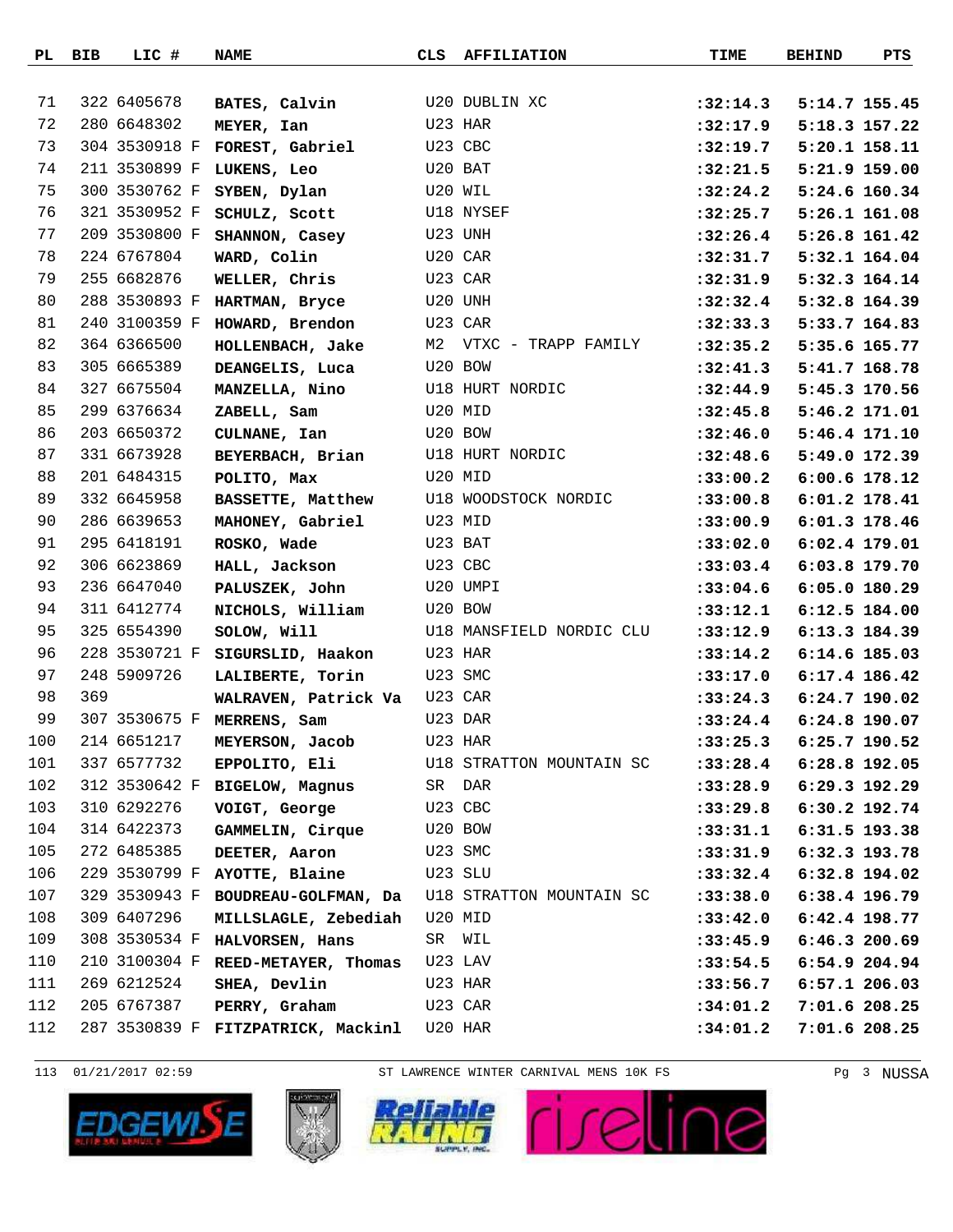|     | PL BIB | LIC #         | <b>NAME</b>                        | CLS | <b>AFFILIATION</b>                       | TIME                       | <b>BEHIND</b>  | PTS           |
|-----|--------|---------------|------------------------------------|-----|------------------------------------------|----------------------------|----------------|---------------|
|     |        |               |                                    |     |                                          |                            |                |               |
| 114 |        | 326 6642570   | CUNNINGHAM, Timothy                |     | U20 FORD SAYRE                           | :34:16.3                   | 7:16.7 215.71  |               |
| 115 |        | 275 6558341   | SCHMELZLE, Liam                    |     | U20 SMC                                  | :34:17.5                   |                | 7:17.9 216.30 |
| 116 |        | 297 3530828 F | GRAY, Connor                       |     | U23 BAT                                  | :34:25.8                   |                | 7:26.2 220.40 |
| 117 |        | 335 6675518   | MANZELLA, Daniel                   |     | U18 HURT NORDIC                          | :34:27.7                   |                | 7:28.1 221.34 |
| 118 |        | 340 6409513   | LEDGER, Beckett                    |     | U18 NYSEF                                | :34:29.2                   |                | 7:29.6 222.08 |
| 119 |        | 338 6620128   | KOCH, Will                         |     | U16 STRATTON MOUNTAIN SC                 | : 34:33.4                  | 7:33.8 224.15  |               |
| 120 |        | 260 6624408   | CYR, Brendan                       |     | U20 SLU                                  | :34:42.9                   | 7:43.3 228.85  |               |
| 121 |        | 218 3100312 F | FAHEY, Aaron                       |     | U23 LAV                                  | :34:44.9                   |                | 7:45.3 229.83 |
| 122 |        | 247 6622187   | YOUNG, Matthew                     |     | U20 SLU                                  | : 34:53.1                  | 7:53.5 233.88  |               |
| 123 |        | 334 6161657   | WOOD, Ethan                        |     | U18 NYSEF                                | : 34:54.4                  |                | 7:54.8 234.53 |
| 124 |        | 365 6766993   | BELLIZZI, Matt                     | M3  | RXCSF                                    | :34:56.7                   | 7:57.1 235.66  |               |
| 125 |        | 336 6643928   | WEROWINSKI, George-h U18 DUBLIN XC |     |                                          | :35:18.8                   | 8:19.2 246.58  |               |
| 126 |        | 298 6559911   | ALLEN, Benjamin                    |     | U23 UNH                                  | :35:25.3                   |                | 8:25.7 249.79 |
| 127 |        | 277 6525967   | YOUNG, Ryan                        |     | U20 SLU                                  | :35:26.7                   |                | 8:27.1 250.48 |
| 128 |        | 222 6627921   | MCDONALD, Mitchell                 |     | U20 SMC                                  | :35:32.6                   | 8:33.0 253.40  |               |
| 129 |        | 368 6601430   | CHENEY SEYMOUR, Lauc               |     | U18 NYSEF                                | :35:41.5                   | 8:41.9 257.79  |               |
| 130 |        | 324 3530948 F | SAPP, Everett                      |     | U18 NYSEF                                | : 35:50.1                  | 8:50.5 262.04  |               |
| 131 |        | 363 6676308   | TOMB, Seamus                       |     | U18 HUDSON UNITED RACING                 | :36:15.1                   |                | 9:15.5 274.39 |
| 132 |        | 296 3100379 F | BIGUE-PARE, Alexandr               |     | SR LAV                                   | :36:26.7                   |                | 9:27.1 280.12 |
| 133 |        | 330 6540510   | MCDONNELL, Royal                   |     | U18 NYSEF                                | :36:32.6                   | 9:33.0 283.03  |               |
| 134 |        | 333 6648348   | YOUNG, Mark                        |     | U20 GUNSTOCK NORDIC ASSO                 | :36:38.3                   |                | 9:38.7 285.85 |
| 135 |        | 339 6504521   | HUNECK, Aaron                      | U20 |                                          | : 36:54.7                  |                | 9:55.1 293.95 |
| 136 |        | 367 6766292   | THOMPSON, Ian                      |     | U18 ROCHESTER NORDIC RAC                 | :36:57.1                   |                | 9:57.5 295.13 |
| 137 |        | 341 6642595   | CUNNINGHAM, John                   |     | U18 FORD SAYRE                           | :37:13.4                   | 10:13.8 303.19 |               |
| 138 |        | 366 6766630   | TRAWICK, Samuel                    |     | U20 PITTSFORD MENDON/RNR                 | :37:18.4                   | 10:18.8 305.66 |               |
| 139 |        | 342 3530915 F | MATHIE, Tony                       |     | U20 WILDERNESS WILDCATS                  | :37:19.7                   | 10:20.1 306.30 |               |
| 140 |        | 251 6691984   | MCDUFFIE, Riley                    |     | U20 UMPI                                 | :37:47.8                   | 10:48.2 320.18 |               |
| 141 |        | 344 4910030   | TORNIAINEN, Matthew                | M3  | GHN-ADK VAUHTI                           | :37:59.1                   | 10:59.5 325.76 |               |
| 142 |        | 362 6649548   | CARNAHAN, Ben                      |     | U20 MANSFIELD NORDIC CLU                 | : 38:00.0                  | 11:00.4 326.20 |               |
| 143 |        | 302 6754458   | ROY, Marc                          |     | U20 HAR                                  | : 38:34.6                  | 11:35.0 343.29 |               |
| 144 |        | 257 6579264   | WELCH, Jacob U20 UMPI              |     |                                          | : 38: 38.0 11: 38.4 344.97 |                |               |
| 145 |        | 204 6727949   | BROOKNER, Ethan U20 SMC            |     |                                          | :38:52.3 11:52.7 352.04    |                |               |
| 146 |        | 357 6674959   |                                    |     | HALLIGAN, Michael U18 HURT NORDIC        | : 39: 11.3                 | 12:11.7 361.42 |               |
| 147 |        | 360 6674809   |                                    |     | ALBERGA, Jacob U18 SARANAC LAKE NORDIC   | :39:14.2 12:14.6 362.86    |                |               |
| 148 |        | 355 5885983   | BATES, Bradford M4 DUBLIN XC       |     |                                          | : 40:14.8                  | 13:15.2 392.79 |               |
| 149 |        | 356 6649835   |                                    |     | GAUGHAN, Michael M1 PHILLY NORDIC SKEESE | :40:18.4 13:18.8 394.57    |                |               |
| 150 |        | 351 6674823   | ZEHR, Simon                        |     | U18 WILDERNESS WILDCATS                  | $:40:44.3$ 13:44.7 407.36  |                |               |
| 151 |        | 294 6767392   | LAURICH, Bruce U23 CAR             |     |                                          | : 41:06.8                  | 14:07.2 418.47 |               |
| 152 |        | 343 6674005   | QUINN, Patrick U18 NYSEF           |     |                                          | :41:36.4 14:36.8 433.09    |                |               |
| 153 |        | 345 6766508   | BEITER, Kyle                       | U18 |                                          | :43:21.2 16:21.6 484.86    |                |               |
| 154 |        | 359 6767352   | MOSZKOWICZ, Jake U18               |     |                                          | : 44:28.2                  | 17:28.6 517.96 |               |
| 155 |        | 353 6765542   |                                    |     | BRANCH, Adam U18 SARANAC LAKE NORDIC     | $:44:34.4$ 17:34.8 521.02  |                |               |
| 156 |        | 352 4527446   | DELANEY, Brian                     | M7  |                                          | :45:49.4 18:49.8 558.06    |                |               |
|     |        |               |                                    |     |                                          |                            |                |               |

156 01/21/2017 02:59 ST LAWRENCE WINTER CARNIVAL MENS 10K FS Pg 4 NUSSA